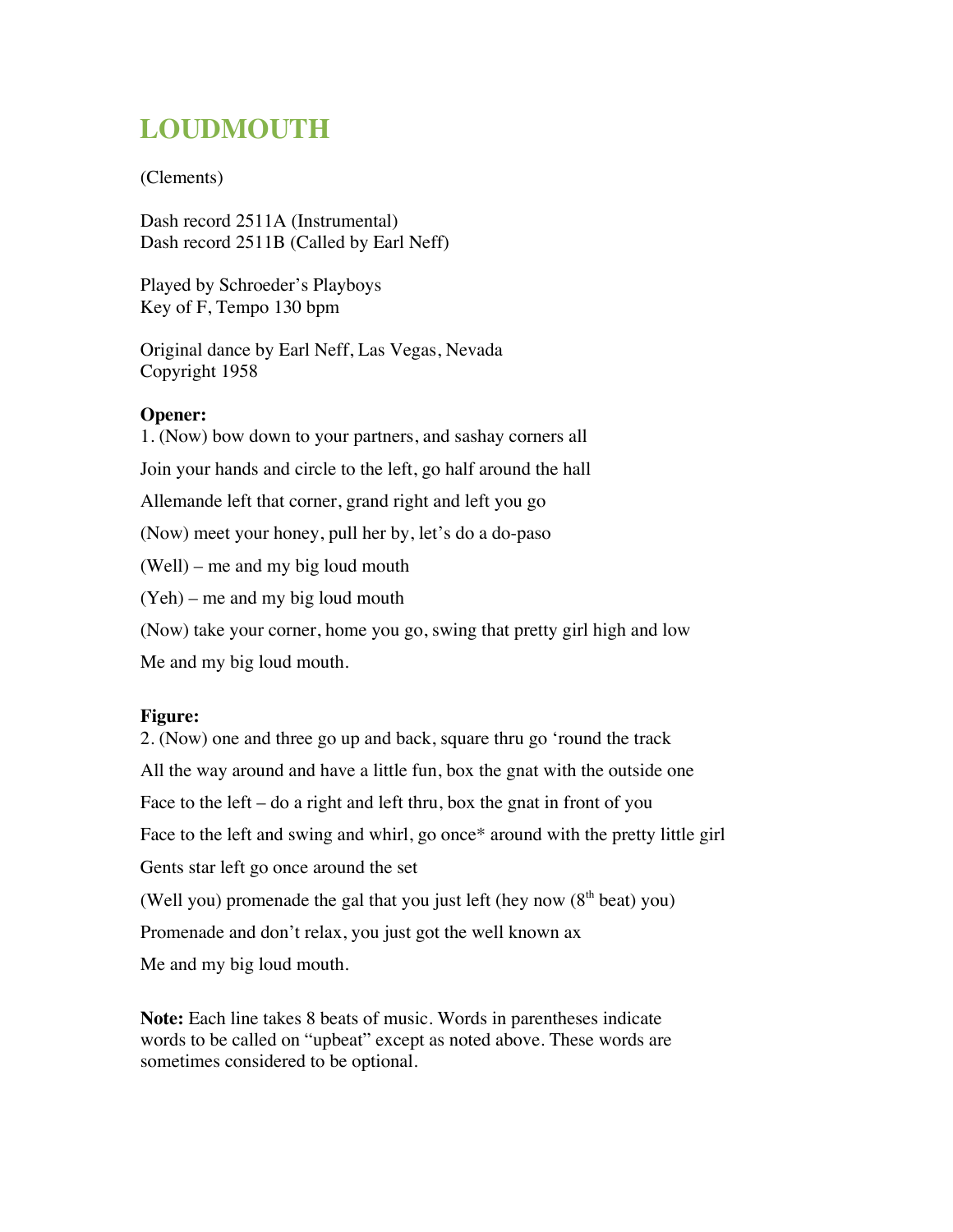#### **Sequence:**

1, 2, 3 – same as 2

4 – same as opener, except first two lines

Sashay 'round your corner

See-saw partners all.

5 – same as 2, using couples two and four

 $6$  – repeat 5

**Tag ending:** (Yeh) Me and my big loud mouth.

## **Dance Description:**

### **Opener**

Bow to partners, do-sa-do (rt. shoulder) corner, join hands and circle left halfway around hall. Do an allemande left, a right and left grand 'till you meet partner with rt hand again, pull her by, do a do-paso with original rt hand lady (turn her by the left forearm) walk around to corners with right forearm turn (corner at this time is the original partner you started with), back to girl you started do-paso, and turn another left forearm turn), walk around her and reach for corner with rt hands joined, girl makes rt face twirl under gent's rt arm to end in promenade position (facing counter-clock-wise) with original partner you started the opener.

#### **Figure**

Do a full square thru, right to opposite, pull her by, (gents make rt face turn to face partner, ladies left-face to face partner), left to partner, pull her by, face opposite girl again, rt to her, pull her by, turn to face original partner again, left to her and pull her by and end the square thru, everyone facing original corner. Box the gnat (rt hands) and face that same girl. From here, the patter takes the form of a gimmick where calls are directed to gents as is common in square dancing. The two persons boxing the gnat will turn and face the couple next to them (or face to the middle) and do a rt and left thru. Gents will be courtesy turning the girl in the rt and left thru with whom they had just boxed the gnat. Remember, both persons faced to the middle after the box the gnat. After rt and left thru, facing those same two, box the gnat straight across again, then turn 1/4 to face that same original corner, swing her